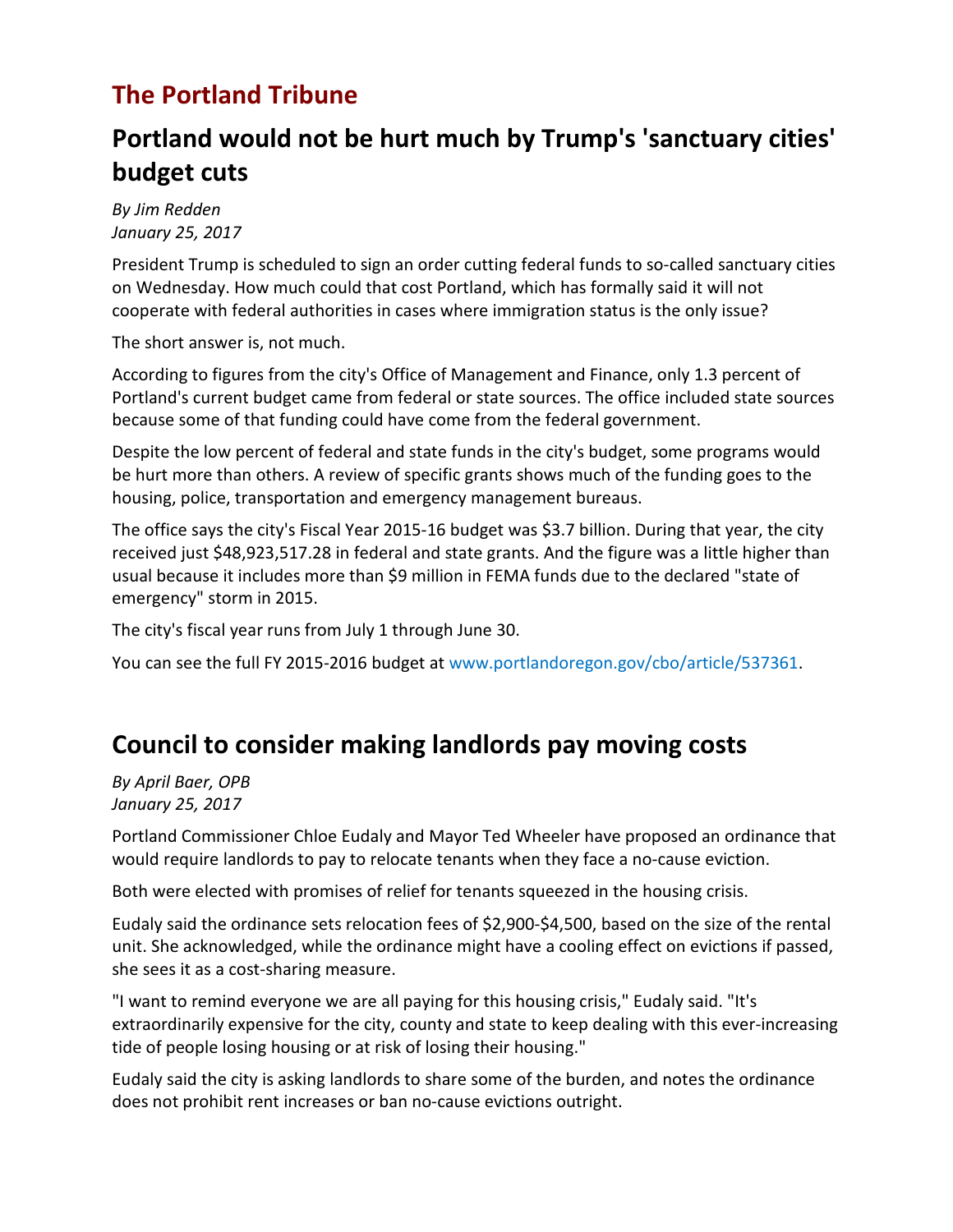John DiLorenzo, an attorney who has lobbied the Oregon Legislature on behalf of property owners, likened the proposal to a de facto penalty for rent increases, and thus vulnerable to a court challenge.

He added the purpose of no-cause evictions is to protect landlords and the community from bad actors.

"If all landlords had available were for-cause eviction proceedings," DiLorenzo wrote via email, "the tenants who complained [about bad neighbors] would have to testify against neighbors. They would be very hesitant to do that."

Eudaly said the ordinance was written with an eye to resisting a possible challenge.

Within the broader context of the city's conversation about tenant relief, Eudaly said the ordinance is an alternative to a rent freeze.

"I don't think a rent freeze is possible," Eudaly said, "and we certainly wouldn't be pursuing that in addition to this relocation ordinance."

Council is scheduled to vote on the proposal Feb. 2.

Oregon Public Broadcasting is a news partner of the Portland Tribune. To see their story, visit http://tinyurl.com/z3p6tu8.

# **Wheeler defends police response to protests, invites complaints to be filed**

*By Jim Redden January 23, 2017*

Mayor Ted Wheeler says he believes police responded appropriately to anti-Trump protesters in downtown Portland on Friday and Saturday, and invited anyone with a complaint to contact the city's Independent Police Review division.

Police used tear gas and crowd dispersal devices during a Friday night protest at which five people were arrested. But police reported no such confrontations during the much larger Womens March on Portland on Saturday. Although some criticized the Friday night response, in a Monday statement, Wheeler disagreed.

"Early indications are that their use on Friday night was appropriate. I will of course review post-action reports to make sure that was the case," Wheeler said, referring those with complaints to [www.portlandoregon.gov/ipr.](https://www.portlandoregon.gov/ipr)

Wheeler's statement came hours after Jacob Bureros of the Direct Action Alliance sent an open letter to the mayor's office, demanding the Marshman be fired because of Friay night's confrontations.

Bureros [posted his demand on Facebook](https://www.facebook.com/permalink.php?story_fbid=161270491030131&id=100014415423545) and sent a copy to reporters.

Bureros wrote that "the Portland Police Department and the city of Portland, knowingly and intentionally set out to incite violence on the streets of Portland. They created confrontation where there was none and then attacked citizens with chemical weapons, concussion grenades and rubber bullets."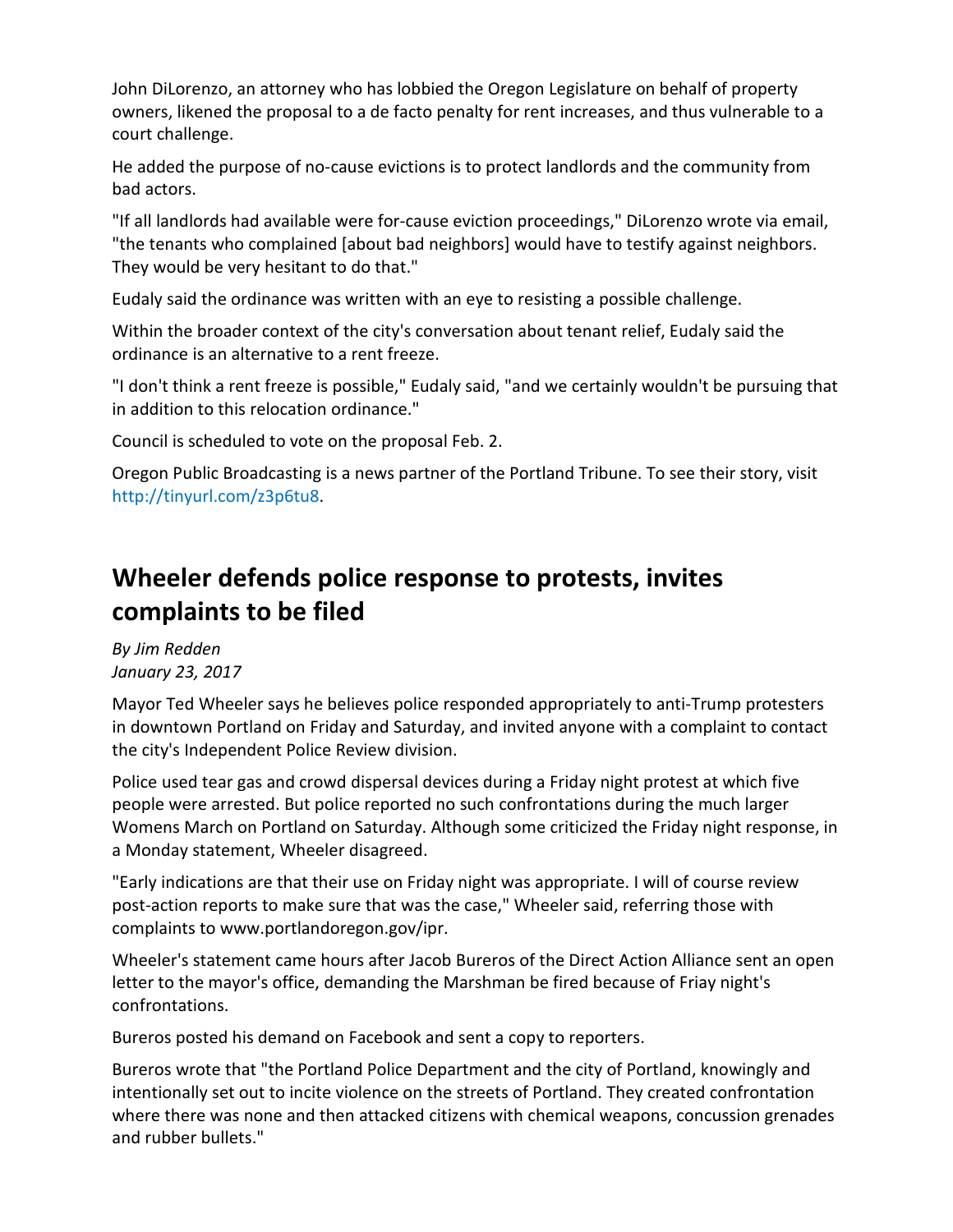Bureros warned that if Marshman was fired by Tuesday "nothing moves on Wednesday."

As of Monday afternoon, IPR reported receiving 12 commendations and 10 complaints about the police actions on January 20 and 21.

#### Abuse of power?

In his statement, Wheeler noted that organizers of Saturday's protest obtained out a permit and worked with police, unlike the groups that organized the J20 inauguration day protests. During a Jan. 18 City Hall press conference, Wheeler and Marshman said they would not allow protesters to block streets or bridges.

"The police chief and I clearly communicated our expectations prior to demonstrations. When possible the city contacted and coordinated with event organizers to prevent what's happened in the past: acts of violence, vandalism, and disruption that lasted into the early morning hours. Generally speaking, the higher the degree of coordination between the city and event organizers, the smoother the event," Wheeler said Monday.

In a Jan 21 email, J20 protest organizer Gregory McKelvey said "peacefully assembling protestors were attacked and denied their First Amendment rights by our city's police department. This is a disgusting abuse of power. When police hurt innocent people, the police are to blame not the victims for 'being there.' There was no incident to inspire this, (although the cops claim so). Even if there was, they chose to overreact and deny an entire protest their First Amendment rights."

In a Facebook post, Matthew McGaugh and his fiancee Amanda Cameron wrote that they were downtown Friday night when they were struck by rubber bullets. McGaugh was arrested, but later released. (Their account could not be immediatley confirmed.)

### **Willamette Week**

# **Commissioner Chloe Eudaly Releases Plan to Make Portland Landlords Pay Moving Costs for Renters They Evict for "No Cause"**

*By Rachel Monahan January 24, 2017*

Under the first major policy proposal of the new City Council, Portland landlords would be required to pay for the moving costs of any tenants they evict for "no cause."

The draft emergency ordinance also requires landlords to pay moving costs if they raise the rent by 10 percent or more within a 12-month period, and renters opt to move out.

Landlords would have to pay renters between \$2,900 and \$4,500, depending on the number of bedrooms.

Commissioner Chloe Eudaly, who campaigned on promises to better protect Portland renters, has drafted the ordinance—and has the support of Mayor Ted Wheeler.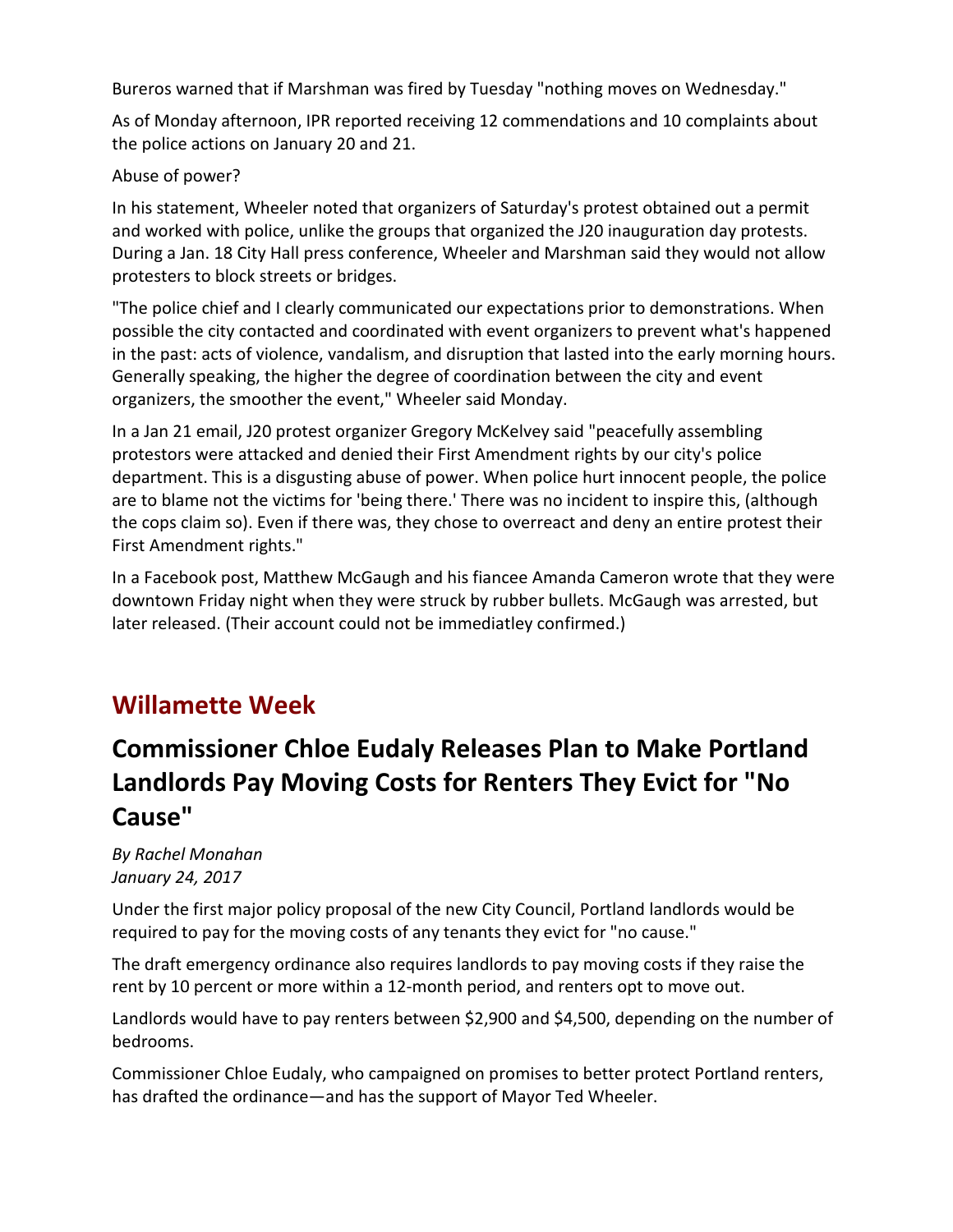"I'm really excited to be getting to do something meaningful [to protect tenants] from becoming more cost burdened, being displaced and becoming homeless," Eudaly tells WW this morning after speaking to a breakfast of state legislators who will weigh tenant protections as part of the upcoming session.

"It's also meant as leverage for them," Eudaly continues. "It's meant to send a strong message to everyone we are all being impacted by this housing crisis."

The median Portland renter makes just \$30,000 a year. In all, 52 percent of renters pay more than 30 percent of their income in rent.

Eudaly expects to be able to get the three other votes required to pass an emergency ordinance, which will appear before City Council on Feb. 2. The provisions would sunset in October at the end of the housing emergency, if it's not renewed.

Meanwhile, Wheeler is proposing an resolution to make it easier for developers to get permits for affordable and workforce housing. He's asking city bureaus to come back with a plan in four weeks' time.

"Combined I believe they provide a set of comprehensive set of tools to help protect the interests of people who are currently tenants in the city of Portland who are most at risk of being priced out," says Wheeler.

On the campaign trail, [Wheeler said he favored greater protections](http://www.oregonlive.com/portland/index.ssf/2016/02/ted_wheeler_wants_rules_for_ju.html) for tenants affected by "no cause" evictions, citing Seattle ordinance that heavily restricts evictions for no reason.

According to legal opinions from the state legislative counsel issued last year, current state law does not allow cities to limit or outlaw "no cause" evictions but does allow them [to charge](http://www.wweek.com/news/2016/10/28/portland-could-pass-law-requiring-landlords-to-pay-moving-costs-after-a-no-cause-eviction/)  [landlords moving costs.](http://www.wweek.com/news/2016/10/28/portland-could-pass-law-requiring-landlords-to-pay-moving-costs-after-a-no-cause-eviction/)

State law also prohibits cities from enacting any form of rent control.

Seattle's ordinance restricting no cause evictions requires the city to pay half of moving costs and only applies to low-income tenants, who are given a flat amount of \$3,490.

Eudaly's proposal has the support of the Portland Tenants Union, which has pushed the city to adopt a rent freeze.

"While [PTU] will continue to fight for an end to no-cause evictions and rent stabilization, this ordinance will be a tremendous and much needed relief and benefit to tenants in the meantime," says Margot Black.

"It won't ease the pain and stress of packing and moving, transitioning kids to new schools, and commuting longer distances, but at least it will help these renters lessen the financial tailspin involved in coming up with thousands of dollars for security deposits, application fees, double rent, and all the other costs of moving."

#### **Update, 12:15 pm:**

John DiLorenzo, a landlord lobbyist and attorney, says the ordinance would be illegal given the state's prohibition on rent control, noting there is a "strong likelihood" he will sue the city if the emergency ordinance passes.

"This proposed ordinance requires landlords to pay penalties (styled as relocation expenses) in the approximate amount of 3 months rent for the typical rental unit if the landlord terminates the tenancy or issues a rent increase in excess of 10% per year," he writes in an email.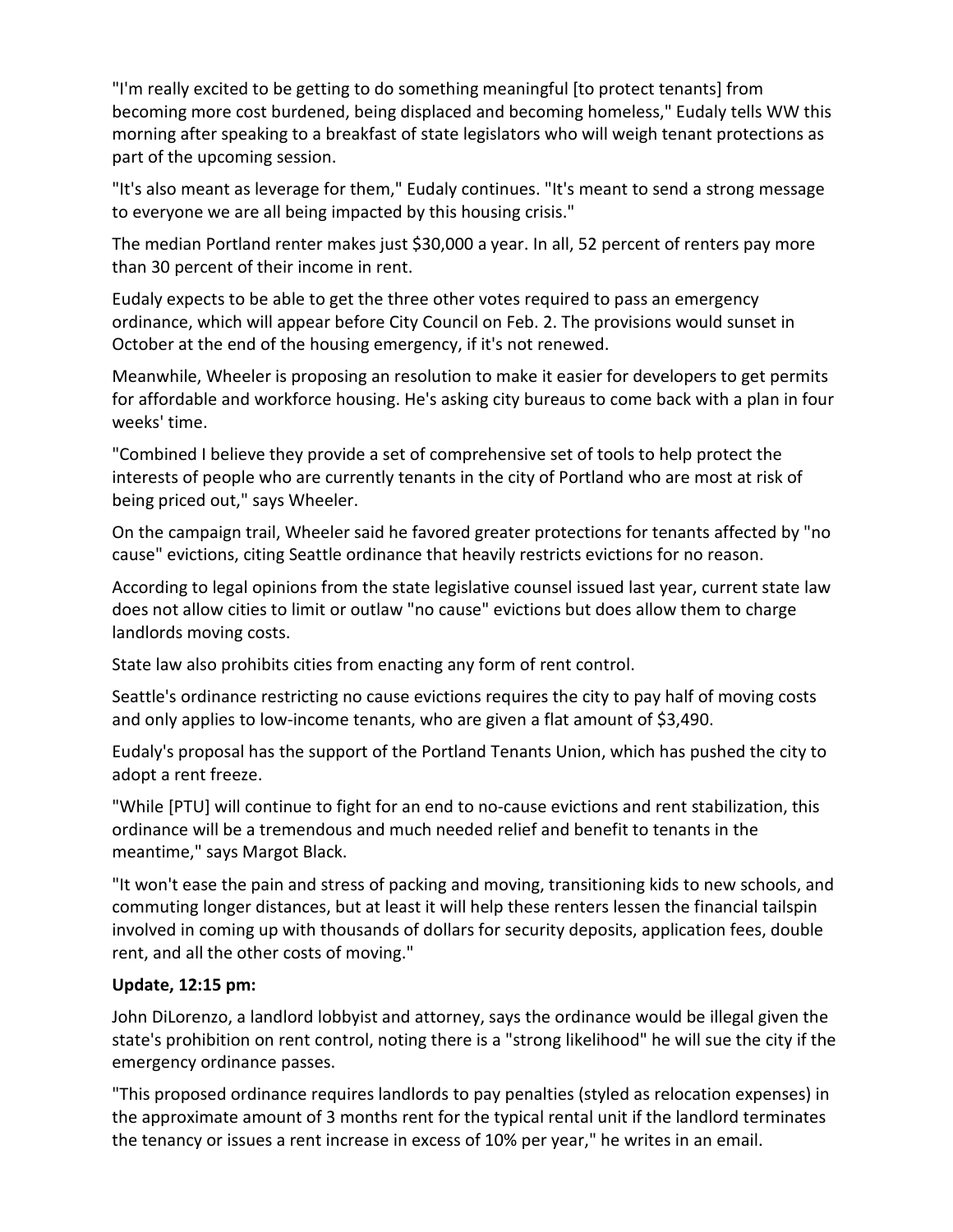"Requiring the payment of relocation expenses for rent increases is no different than imposing penalties for rent increases. Either way, the city is attempting to engage in rent control. Rent control is prohibited by state statute. We believe that this ordinance would likely not survive a court challenge. It is also unclear as to whether the proposal is intended to impact leases which terminate on their own accord."

# **Mayor Ted Wheeler Stands By Police Use of Stun Grenades and Pepper Gas Against Portland Protesters**

*By Rachel Monahan January 24, 2017*

Mayor Ted Wheeler defended the Portland Police Bureau's use of non-lethal force on Friday night against anti-Trump protests, issuing a statement Monday that "early indications" suggested the police actions were "appropriate."

The Portland Police Bureau shut down the protests, with chemical irritants, pepper spray and stun grenades, preventing protesters from crossing bridges or blocking streets—a significant change from past mayors who have allowed protesters more room to march.

"No one likes to see the use of crowd control devices," Wheeler says in a statement. "I certainly don't. When these devices are used, I want to be sure that they are used under the proper circumstances. Early indications are that their use on Friday night was appropriate. I will of course review post-action reports to make sure that was the case."

The emailed statement issued by Wheeler's office also included a note offering witnesses a chance to provide their complaints or commendations for officers.

*"If you were present at any of these events and wish to file a complaint or a commendation relating to sworn officers of the Portland Police Bureau, please contact the city's [Independent Police Review Division.](https://www.portlandoregon.gov/ipr/)"*

Organizers of Friday night's protests sharply criticized the police's decision to use nonlethal force against protesters.

In a statement from an organizer sent to the press on Monday, some protesters threatened to shut down the streets of Portland by Wednesday if Wheeler didn't fire Police Chief Mike Marshman.

"On January 20, 2017, the Portland Police Department and the City of Portland, knowingly and intentionally set out to incite violence on the streets of Portland," Jacob Bureros of Direct Action Alliance said in a statement.

"They created confrontation where there was none and then attacked citizens with chemical weapons, concussion grenades and rubber bullets. On that night, the police systematically blocked EVERY path that the peaceful crowd attempted to take. They attacked us first on the Burnside Bridge then they deliberately corralled us into Pioneer courthouse square where they gassed us—men, women, children, everyone—they hit us with concussion grenades, rubber bullets and batons."

Full statement from Wheeler below: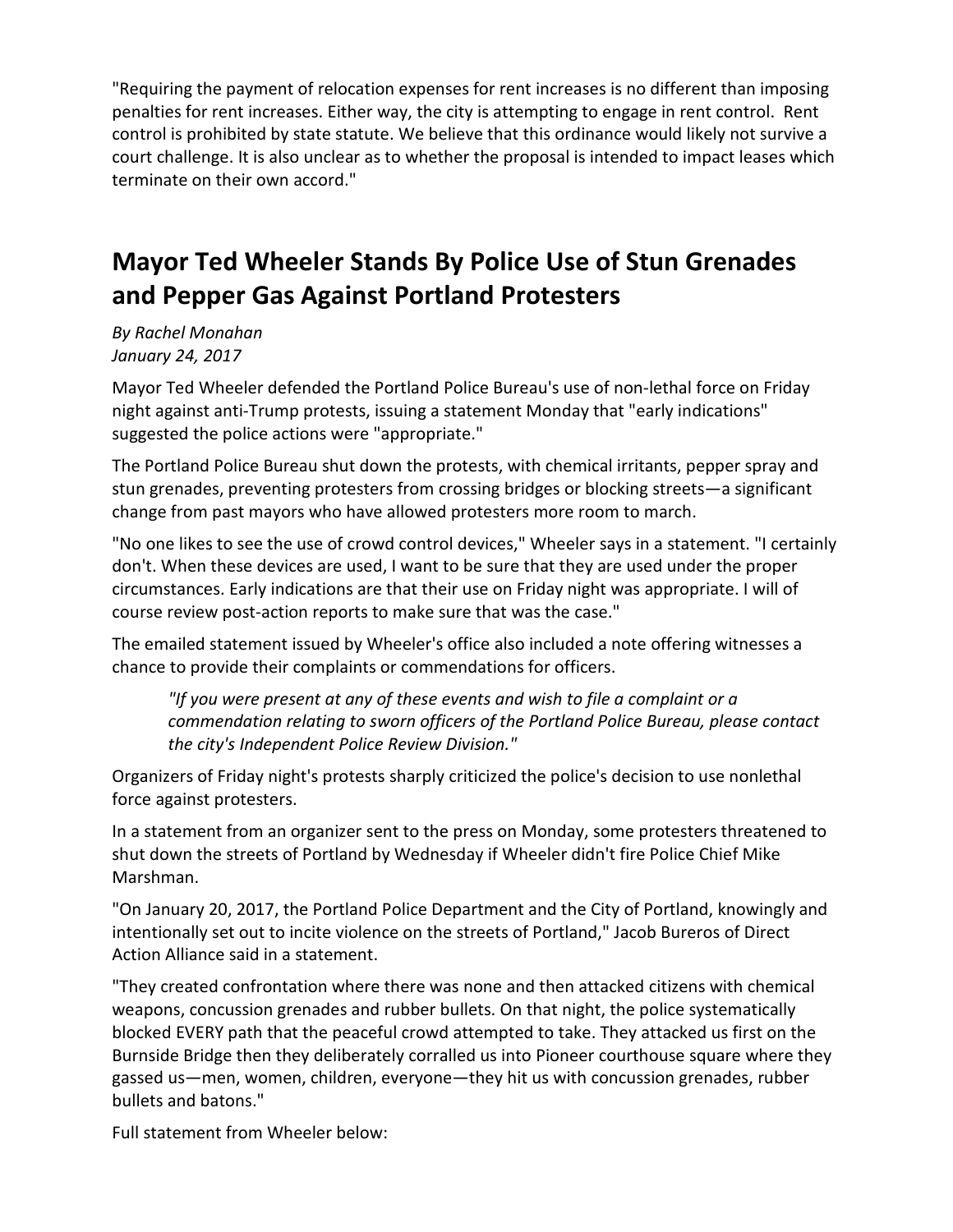*Statement from Mayor Ted Wheeler on Weekend Demonstrations:*

*"Over the weekend, tens of thousands of people – perhaps more than 100,000 – exercised their right to assembly and expression in our city. My top priority is always to protect the safety of everyone involved. Additionally, I want to try to limit acts of vandalism and disruptions to transit. By these measures the weekend was highly successful. In the end, no one entered the freeways, and acts of vandalism and transit disruption were minimized. There were five arrests and no serious injuries were reported.*

*"The Police Chief and I clearly communicated our expectations prior to demonstrations. When possible the City contacted and coordinated with event organizers to prevent what's happened in the past: acts of violence, vandalism, and disruption that lasted into the early morning hours. Generally speaking, the higher the degree of coordination between the city and event organizers, the smoother the event.*

*"The vast majority of participants in demonstrations were there for one reason – to peacefully demonstrate. Unfortunately, in any gathering of this size there is always the potential that some will have different goals – to incite conflict and confrontation. No one likes to see the use of crowd control devices. I certainly don't. When these devices are used, I want to be sure that they are used under the proper circumstances. Early indications are that their use on Friday night was appropriate. I will of course review post-action reports to make sure that was the case."*

*An additional note: If you were present at any of these events and wish to file a complaint or a commendation relating to sworn officers of the Portland Police Bureau, please contact the city's Independent Police Review Division.*

#### **The Portland Mercury**

#### **Police Blasted and Tear Gassed an Inauguration Day Protest**

*By Doug Brown January 25, 2017*

THE PROTESTER was standing motionless on SW Yamhill and Broadway last Friday when he was bombarded with "pepper ball" shots from gas mask-clad riot police lined up about 20 yards away.

Seconds earlier, police had tossed flash-bang grenades a few feet from him. Moments later, they would release tear gas on the nonviolent crowd of protesters and journalists.

"This one, my sheets got bloodied because of it," the protester, a white thirtysomething who didn't want to be named, told the Mercury three days later, lifting up his pant leg to reveal a deep gash on his right shin in a circle of black and blue, a few inches from another large bruise. He raised his other pant leg: "This one's kind of messy, too. You can see where it hit but the spread is much more significant."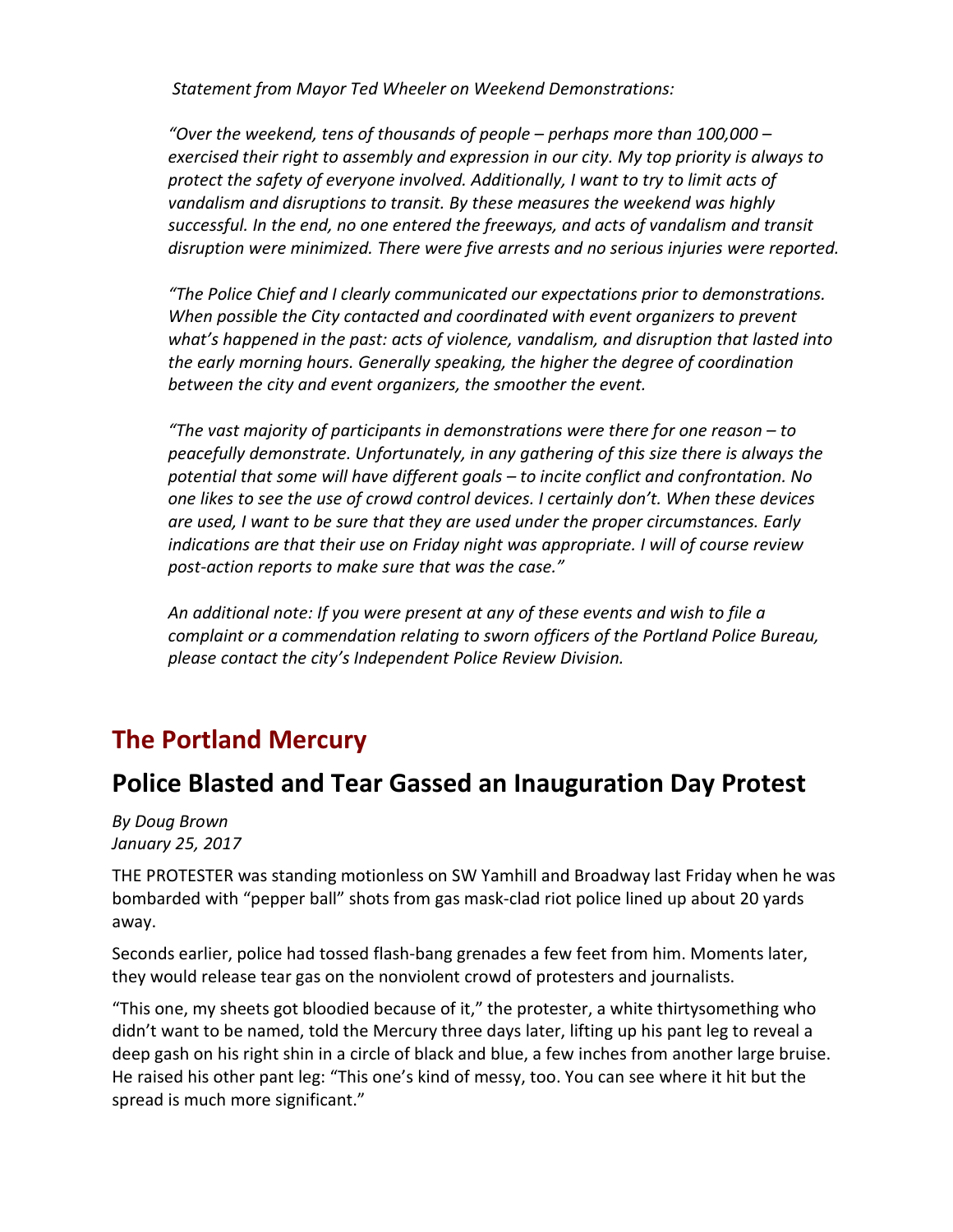The protester, who reached out to the Mercury after seeing footage of himself being shot, is one of an untold number injured in what activists say was an unnecessary show of force on January 20, the day Donald Trump took office.

That evening, the Portland Police Bureau (PPB), perhaps fearful of a potential repeat of [post](http://www.portlandmercury.com/blogtown/2016/11/10/18688166/authorities-have-preemptively-ceded-the-highway-to-anti-trump-again)[election vandalism in the Pearl District,](http://www.portlandmercury.com/blogtown/2016/11/10/18688166/authorities-have-preemptively-ceded-the-highway-to-anti-trump-again) cracked down hard after protesters took to the streets for a large, unpermitted march. The bureau even brought in reinforcements from the Multnomah County Sheriff's Office, the Oregon State Police, the Salem Police Department, and the Clark County Sheriff's Office.

Mayor Ted Wheeler, who monitored the protest from the Portland Bureau of Emergency Management outpost in Southeast Portland, and got updates from PPB sources, has since [stood](https://www.portlandoregon.gov/wheeler/article/624867?)  [by the use of force.](https://www.portlandoregon.gov/wheeler/article/624867?) He said Monday that "early indications" of the cops' use of tear gas, pepper spray, flash-bang grenades, and less-lethal rounds on the protesters "was appropriate."

Many of those who were present disagree.

In all, the protester the Mercury spoke to was hit more than a dozen times by police rounds three times below the knee, four times on his thighs, two around his crotch, and a handful of times on his torso and right arm.

But it's what he describes as a shot to the face that concerns him most. The protester was wearing a helmet and a gas mask, which deadened the impact, but says, "I'm worried the force they used against me very well could have killed somebody else."

Earlier in the night, hundreds gathered in Pioneer Courthouse Square for speeches, then began a march. Police blocked the planned route, forcefully shepherding the crowd through the downtown streets and back to the square after a number of brief standoffs (including use of pepper spray) with protesters on SW Naito and again on SW Taylor.

Still, the march was largely peaceful until around 8 pm, when a few dozen protesters tried to leave the square to march down SW Yamhill. Squads of riot cops marched them back, shot "pepper balls" and other rounds, and set off explosive "stingball grenades" full of rubber pellets. Then the tear gas came.

On Twitter, police explained the force by saying protesters were throwing [objects and](https://twitter.com/PortlandPolice/status/822661826345336833)  ["unknown liquid"](https://twitter.com/PortlandPolice/status/822661826345336833) at officers and that they used ["incendiary devices against police and](https://twitter.com/PortlandPolice/status/822664512381841408)  [buildings."](https://twitter.com/PortlandPolice/status/822664512381841408) Just five people were arrested that night for disorderly conduct, including one man who'd been lying down in the street, according to a probable cause affidavit.

Another, Matthew McGaugh, was arrested after standing with his back to police, with his hands in the air in peace signs, while he and his fiancée were pelted with less-lethal rounds. McGaugh said on Facebook police broke his ribs as they were taking him in and then released him at the station as they learned the arrest was filmed. He says he was downtown to celebrate his anniversary with his fiancée, and wasn't part of the protest group.

Dawn Bankson, a tourist from Washington in town to celebrate her son's birthday, was shoved to the ground by police in the chaos. She was staying at the nearby Hotel Monaco and when "the police started coming, I asked them, 'What's going on?'" she told the Mercury that night. "Instead of answering me, they took their gun, or whatever it was, and they pushed me down on the ground. I landed on my lip, I lost my glasses—I don't even know where my glasses are. I got up and they pushed me down again... They wouldn't give me their names, they told me to get out of here."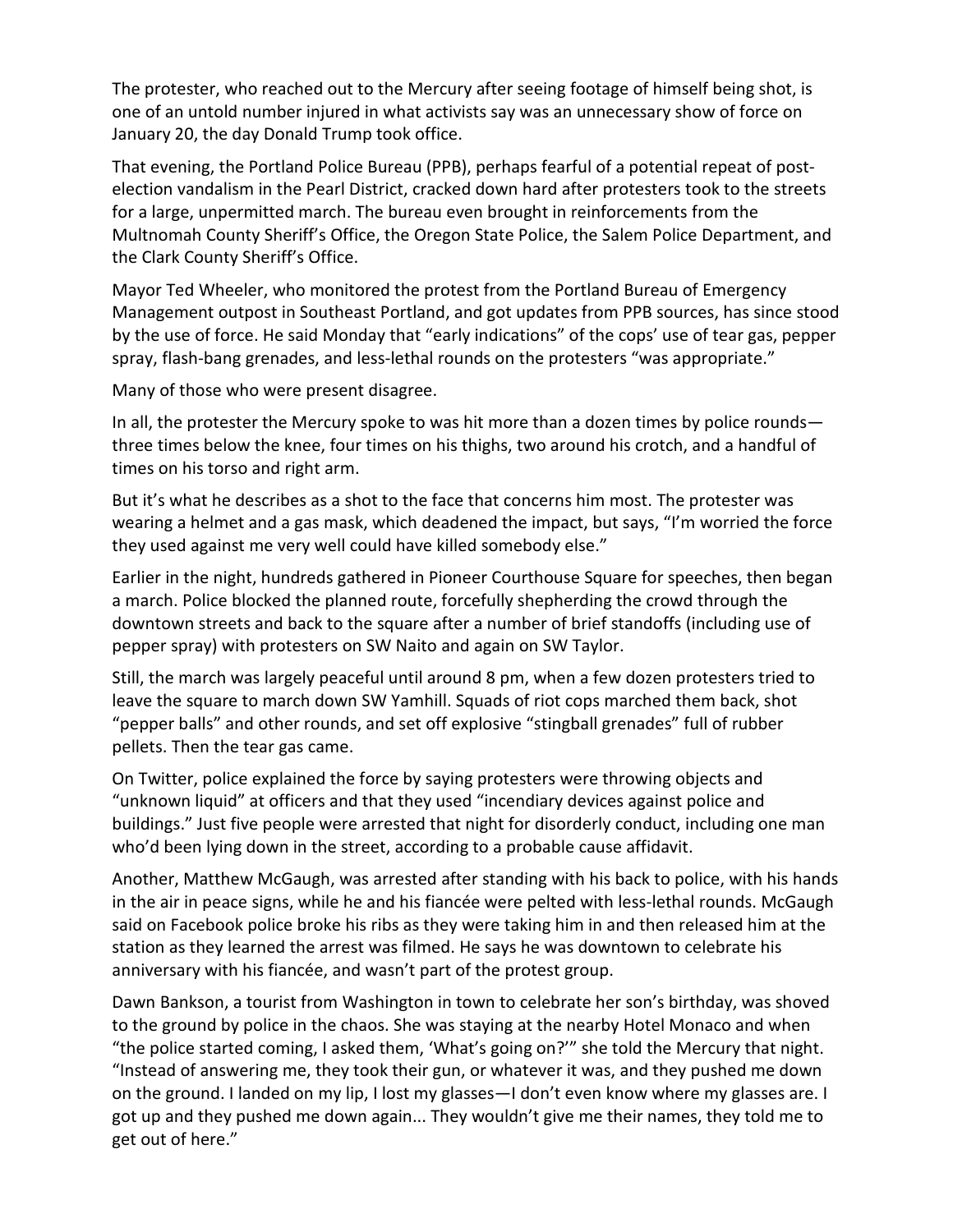The [Independent Police Review—](https://www.portlandoregon.gov/ipr/)a police watchdog unit in the auditor's office—said it received 10 complaints and 12 commendations about PPB employees over the weekend (it's not clear how many commendations came as a result of Saturday's permitted Women's March).

The PPB's response led a number of [local activists to demand that Wheeler oust PPB Chief Mike](http://fightchurchmedia.com/2017/01/23/calls-for-mayor-to-fire-police-chief-launch-citywide-protest-plans/)  [Marshman](http://fightchurchmedia.com/2017/01/23/calls-for-mayor-to-fire-police-chief-launch-citywide-protest-plans/) by Tuesday night or face protests starting Wednesday.

[Gregory McKelvey,](https://twitter.com/GregoryMcKelvey) a main organizer for the group Portland's Resistance, is calling foul on Wheeler and the PPB. He didn't seek a permit from the city ("an extortion fee to be able to use the First Amendment") but tells the Mercury he met on Thursday night with Wheeler, Marshman, and some of their staff at City Hall ahead of the next day's long-planned protest. McKelvey says Wheeler implied protesters would be given a "hands off" approach by the police and they'd be able to march over a bridge to the east side if they didn't block any freeway, didn't intentionally block public transit, and if there wasn't any violence or vandalism (he made similar suggestions to reporters the day before).

But McKelvey says he got a call on Friday afternoon, just an hour before taking to the streets, from PPB Captain Mike Crebs saying the plan discussed the night before with Wheeler was off. Protesters couldn't march to the east side, and the police would corral them back to Pioneer Courthouse Square when they took the streets.

While Wheeler called the police response on Friday night "highly successful" and "appropriate," [ACLU of Oregon Legal Director Mat dos Santos](https://twitter.com/MatPDX) says the police's use of "crowd control devices" on nonviolent protesters was unnecessary and potentially unconstitutional. Dos Santos and eight ACLU legal observers monitored the protest.

"We should be very careful about condoning police using less-lethal weapons," he says. "While it may not completely turn away the most steeled protesters, a lot of the folks who would like to go there and protest events like Inauguration Day might be afraid to because of the police response they witnessed. It chills speech. This notion that they're acting in the concern of public safety is incomplete."

Roughly 15 hours after police tear gassed and fired less-lethal rounds at nonviolent protesters in downtown Portland, PPB officers had [swapped gas masks for pink "pussy hats,"](https://twitter.com/PortlandPolice/status/822972060326502402) posing for pictures as tens of thousands of people gathered at the Women's March on Portland, which had a permit from the city.

The [PPB tweeted a photo](https://twitter.com/PortlandPolice/status/822947779106328576) of officers posing with two of the Women's March organizers, writing: "Credit to them for planning and collaboration on a successful march."

"They're basking in the glory of the Women's March," McKelvey says of the PPB. "They want to make sure that the Women's March remains the story and make us look like bad protesters so that whenever we protest they can say, 'Look how you were supposed to do it.'"

One of the Women's March organizers, Margaret Jacobson, agrees.

"There's been such an emphasis on us having permits," she wrote on Facebook. "They kept saying it's for everyone's safety, and it was odd to have to basically BUY safety for our marchers. It was odd that the night before the policemen who were 'keeping us safe' attacked protesters because they were protesting without a permit. It doesn't make sense to me that we have to PAY to protest and demand liberation. It doesn't feel like liberation, and it definitely doesn't feel like a revolution."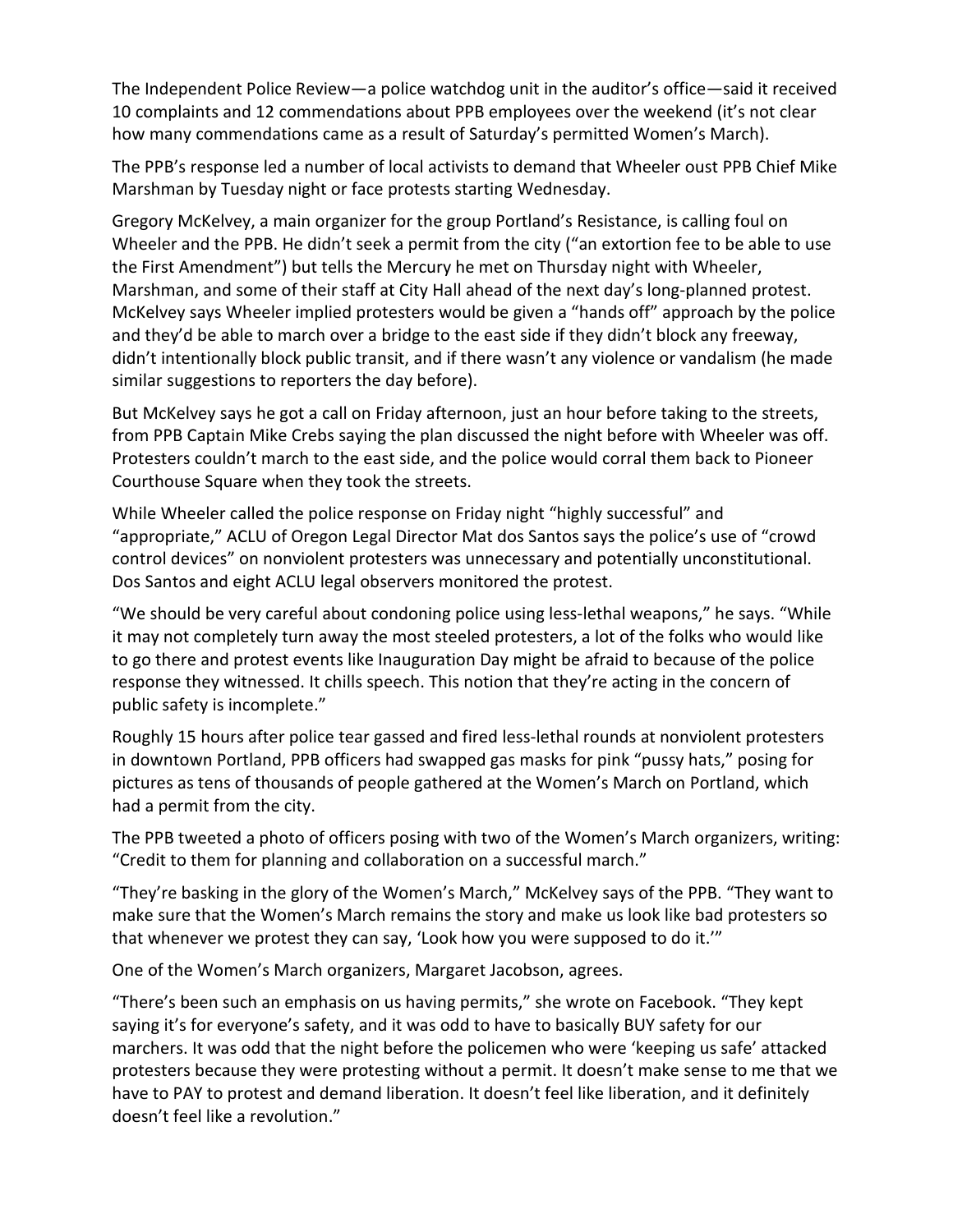# **Portland Finally Hired a Liaison to Local Tribes Late Last Year**

*By Dirk VanderHart January 25, 2017*

LAST SEPTEMBER, the Portland City Council stood with Standing Rock.

As voices around the country called for a halt to the Dakota Access Pipeline (DAPL) that could carry millions of gallons of crude oil beneath the Standing Rock Sioux Tribe's sole water source (and has just been given new life by Donald Trump), local officials joined the fray.

"The City of Portland stands in solidarity with the Standing Rock Sioux Tribe and other communities opposing the pipeline..." read a resolution [\[PDF\]](http://www.portlandmercury.com/images/blogimages/2017/01/25/1485362903-standing_rock_resolution.pdf) that passed unanimously on September 7.

It was a fairly routine symbolic gesture except for one thing: The DAPL item had been prepared by Patricia Davis Gibson, Portland's brand new tribal liaison.

After years of calls for a city official who could help Portland better engage local tribal governments and its Native American residents, former Mayor Charlie Hales' office took action last year—securing roughly \$108,500 in ongoing funds and convening a selection committee. In his last major hire as mayor, Hales tapped Davis Gibson—a Lewis & Clark Law grad, formal tribal judge, and member of the Comanche Tribe of Oklahoma—to the job. She began August 15.

"This position is long overdue for the City of Portland, and we could not have found a better candidate," Hales said in a [press release.](http://us8.campaign-archive2.com/?u=972fe9810472e671e3b3d9d52&id=ca98910f91&e=688042c0e0)

Less than six months later after that release, Davis Gibson now lives in Wyoming and her position sits empty.

In a scenario that has inspired grumbling both inside City Hall and out, she was not among staffers retained in the transition from Hales to Mayor Ted Wheeler, and Wheeler didn't tap a replacement. The mayor's office is pledging to conduct a brand new hiring process in the near future, though a member of its staff participated in Davis Gibson's selection.

The hiccup has led to varying accounts of what happened to Davis Gibson's short tenure. Several people the Mercury spoke to said Wheeler's office would have had plenty of notice the new position existed and was fully funded.

"It's unfortunate that Pat Gibson was not invited back early enough," says Commissioner Amanda Fritz. "We did remind [Wheeler's team] before they were in office that this position was there, and we also said how great Pat was."

"The mayor-elect said he knew of the position—he heard from me directly on a number of occasions," says Paul Lumley, executive director of Portland's Native American Youth and Family Center, who helped write the job description for the liaison position. "Maybe during the transition it's hard to keep all the balls up in the air."

That's how Davis Gibson views the end of her stint in City Hall. She says she'd been hoping to be contacted by Wheeler's transition team about staying on. When that didn't happen by the second half of November, she gave notice she'd be resigning as of December 28. She's now director of an environmental organization in Sheridan, Wyoming.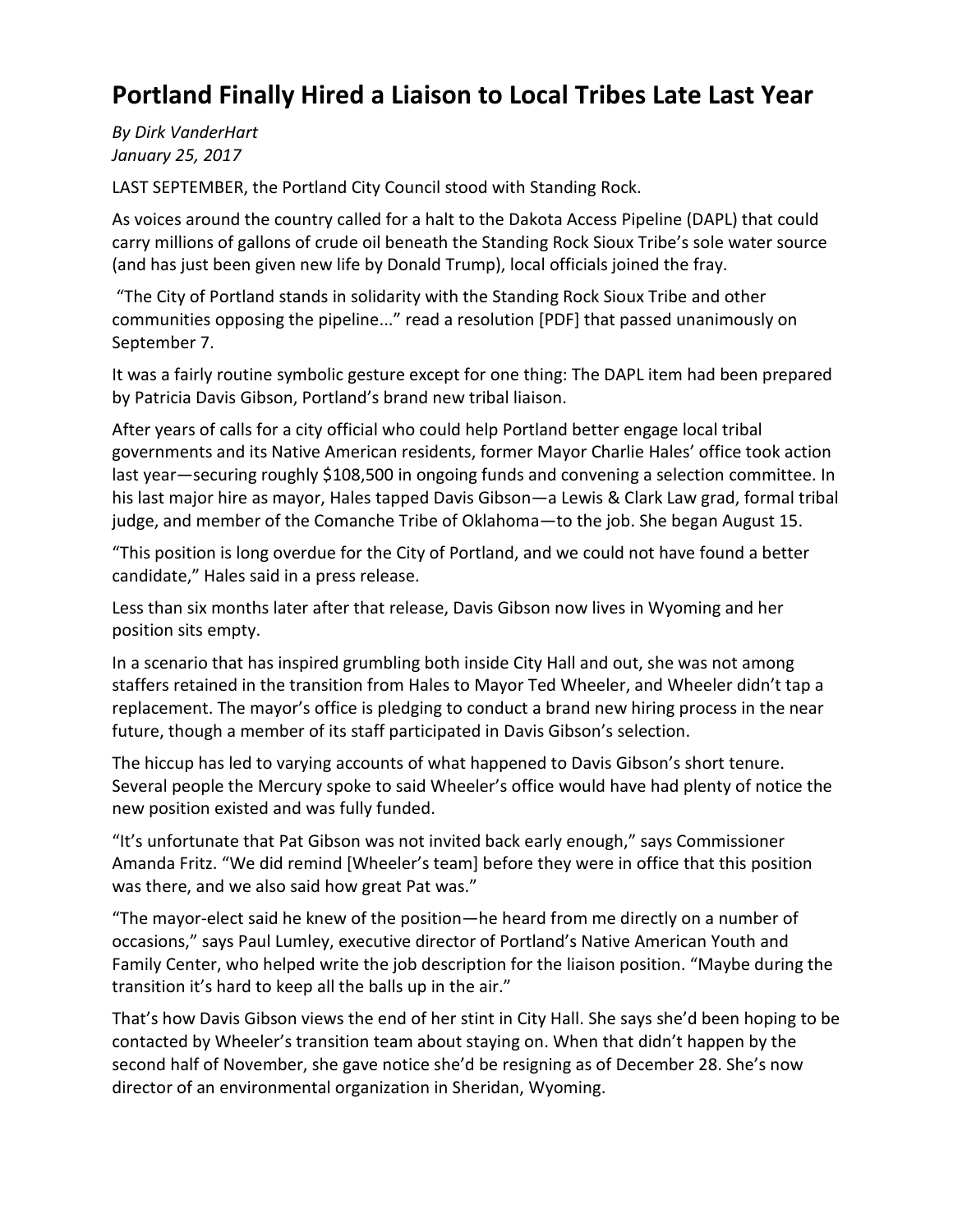"This isn't my first political rodeo, and it's not a good sign when someone's not reaching out to you," Davis Gibson tells the Mercury. She says Wheeler's chief of staff, Maurice Henderson, "talked to me and said basically this just fell off the radar."

Wheeler's office offers another version of events. Spokesperson Michael Cox says the mayor relied on communications from Hales' team when settling on new staffers, and that Henderson and Davis Gibson met twice. By the time they had their first meeting on November 23, though, Davis Gibson had already given notice she was leaving.

"We were brought into the hiring process at the final stage and only as a courtesy," says Cox, who helped scrutinize Davis Gibson and other finalists on Wheeler's behalf. "Our preference would have been to hire for the position for the first time once we took office, conducting our own outreach and setting up our own process."

Wheeler will hire a new liaison, Cox says, and is preparing a new selection process. That news, delivered late last week, came as a relief to people like Lumley, who view the liaison position as crucial.

During her brief stint, Davis Gibson helped push through a long-dormant agreement between the city and the Confederated Tribes of the Grand Ronde, lent assistance regarding the Portland Harbor Superfund site, and paid official visits to local tribes.

She also went on one pilgrimage that's raised some eyebrows. Two days after council passed the Standing Rock resolution, Davis Gibson took a week-long trip to the North Dakota reservation in a city vehicle. She says she'd been asked by the Standing Rock Sioux to handdeliver the council's letter of solidarity.

According to records obtained by the Mercury, the 2,600-mile round trip cost the city \$1,590, between lodging, meals, and transportation. It also spurred a complaint to the city's Ombudsman's Office.

Davis Gibson says she drove because she "wasn't flying at the time," and that she was well received in North Dakota. "The Standing Rock Sioux Tribe really appreciated that gesture," she says.

Whomever Wheeler taps to take the liaison role, it won't be directly under him, as it was with Hales. Cox says the mayor intends to place the position in the city's Office of Government Relations. (Hales' office tried to do that, but met pushback by the office's then-director, Martha Pellegrino.)

That would mean potentially more stability for the job, something Davis Gibson says is necessary. As she notes: "There were all sorts of things I wanted to do, but you can't do much in four months."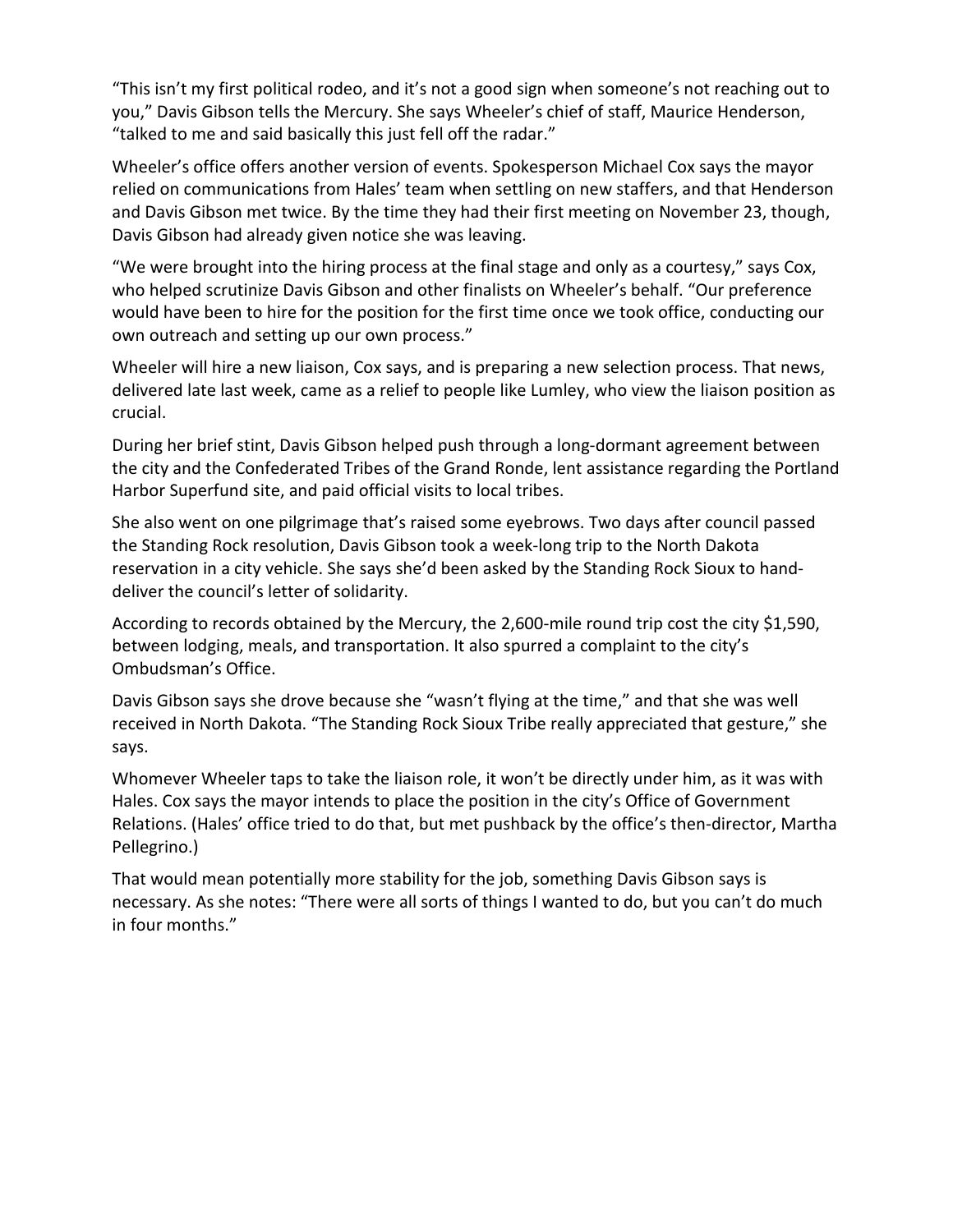# **Hall Monitor: Amanda Fritz's Next Big Thing**

*By Dirk VanderHart January 25, 2017*

COMMISSIONER AMANDA FRITZ has played things notably low-key since learning earlier this month she'd lost one of her prized bureaus.

Mayor Ted Wheeler's decision January 3 to yank that assignment, the Office of Neighborhood Involvement (ONI), no doubt irked Fritz, for whom the bureau was something of a passion project. Statements from her office since have tacitly acknowledged as much.

And it makes sense. Fritz oversaw a sizeable expansion of ONI's duties and budget, including big new forays into marijuana enforcement and, in coming years, public campaign financing. She'd argued for the chance to shepherd those initiatives forward, and to smooth out acknowledged wrinkles in the bureau on the way.

Wheeler had other plans, handing ONI to new Commissioner Chloe Eudaly. And Fritz, as I say, has kept any lingering disappointment to herself. When we chatted about the decision recently, she declined comment, saying only, "That's the one right the mayor has under the charter."

Instead, Fritz is looking forward. Now in charge of the city's Bureau of Emergency Communications (BOEC), the commissioner is mulling whether to press forward with a multimillion-dollar project to change how citizens access government services—one that could possibly result in something of an expansion for her newest bureau.

Fritz says she's hoping to dredge up a decade-old proposal to create a 311 system—a one-stop, easy-to-remember telephonic entry point for citizens seeking information or to access services from city government.

"It's like 911 except for everything else besides emergencies," says Fritz (who's newly in control of the city's 911 system). "Most major cities have it."

The commissioner's got plenty of data that might bolster her argument. In 2014, the city council voted to spend up to \$150,250 on a study to determine how feasible 311 would be in Portland.

That report [\[PDF\]](http://www.portlandmercury.com/images/blogimages/2017/01/25/1485364162-311_study.pdf), drafted in October 2014, concluded that Portland's alone among cities of its size in its lack of a 311 system (or something like it). Instead, the city tasks individual bureaus with being the front line of customer service calls. The rationale behind 311 is that funneling all those calls into a single access point could create efficiencies, ultimately saving cash.

That's not to say the system wouldn't cost money. The 2014 report suggested implementation could include nearly \$5 million in new expenses, though those would be paid back within six years through savings.

Which might be one reason Fritz hasn't taken more issue with Wheeler's decision to yank ONI from her: If the commissioner wants traction for a new, costly project, she'll need the mayor's assent in the budget process that will soon kick into gear. (She blames former Mayor Charlie Hales' reticence to pursue 311 as the reason it's not in place already.) And in a move that will feel familiar to those who've seen Fritz win new cash for her bureaus in recent budget cycles, she's thinking of couching the proposal in the requested BOEC budget her staff will submit in coming weeks.